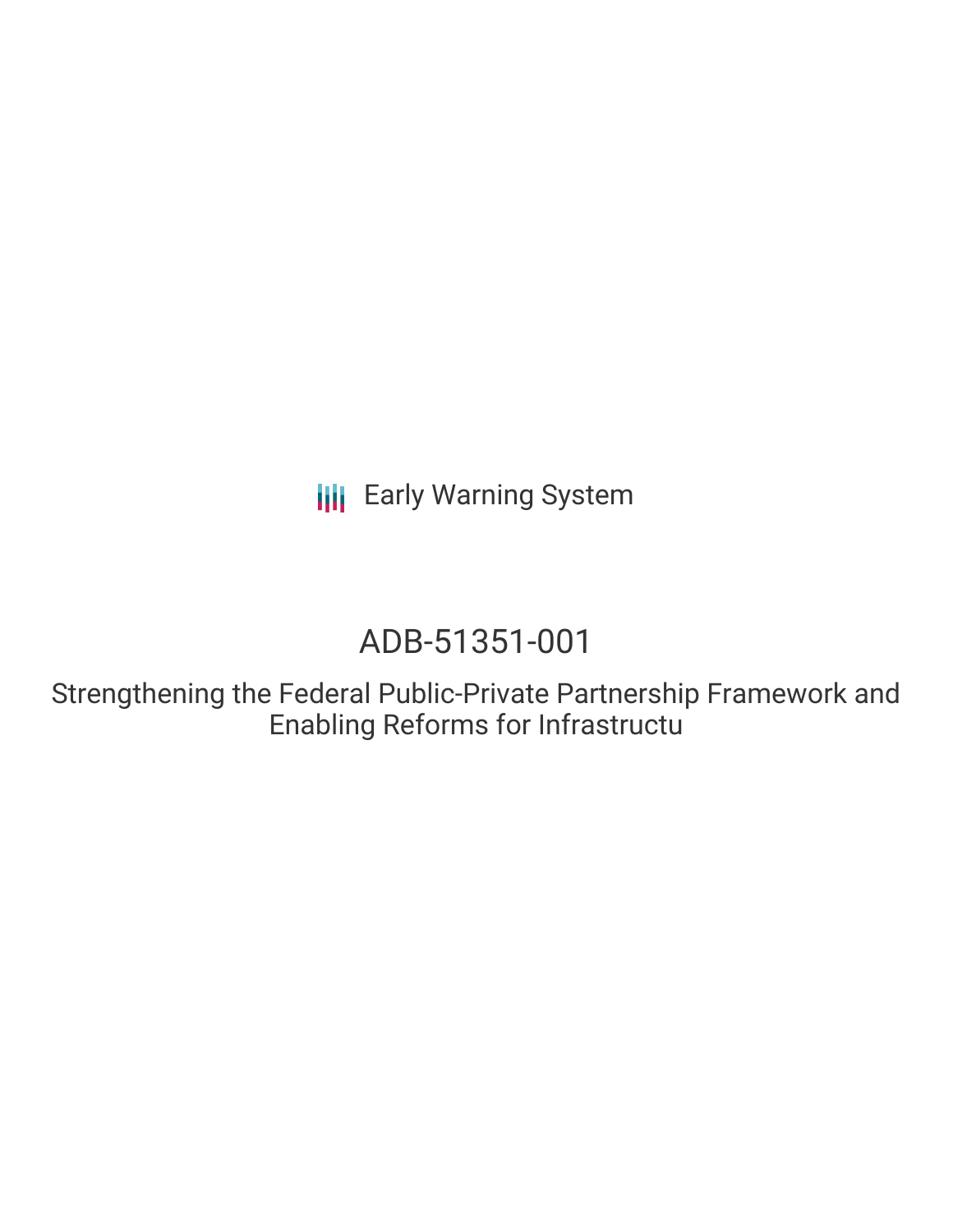

#### **Quick Facts**

| <b>Countries</b>              | Pakistan                              |
|-------------------------------|---------------------------------------|
| <b>Financial Institutions</b> | Asian Development Bank (ADB)          |
| <b>Status</b>                 | Active                                |
| <b>Bank Risk Rating</b>       | U                                     |
| <b>Voting Date</b>            | 2017-12-13                            |
| <b>Borrower</b>               | Government of Pakistan                |
| <b>Sectors</b>                | Infrastructure, Technical Cooperation |
| <b>Investment Type(s)</b>     | <b>Advisory Services</b>              |
| <b>Project Cost (USD)</b>     | $$3.27$ million                       |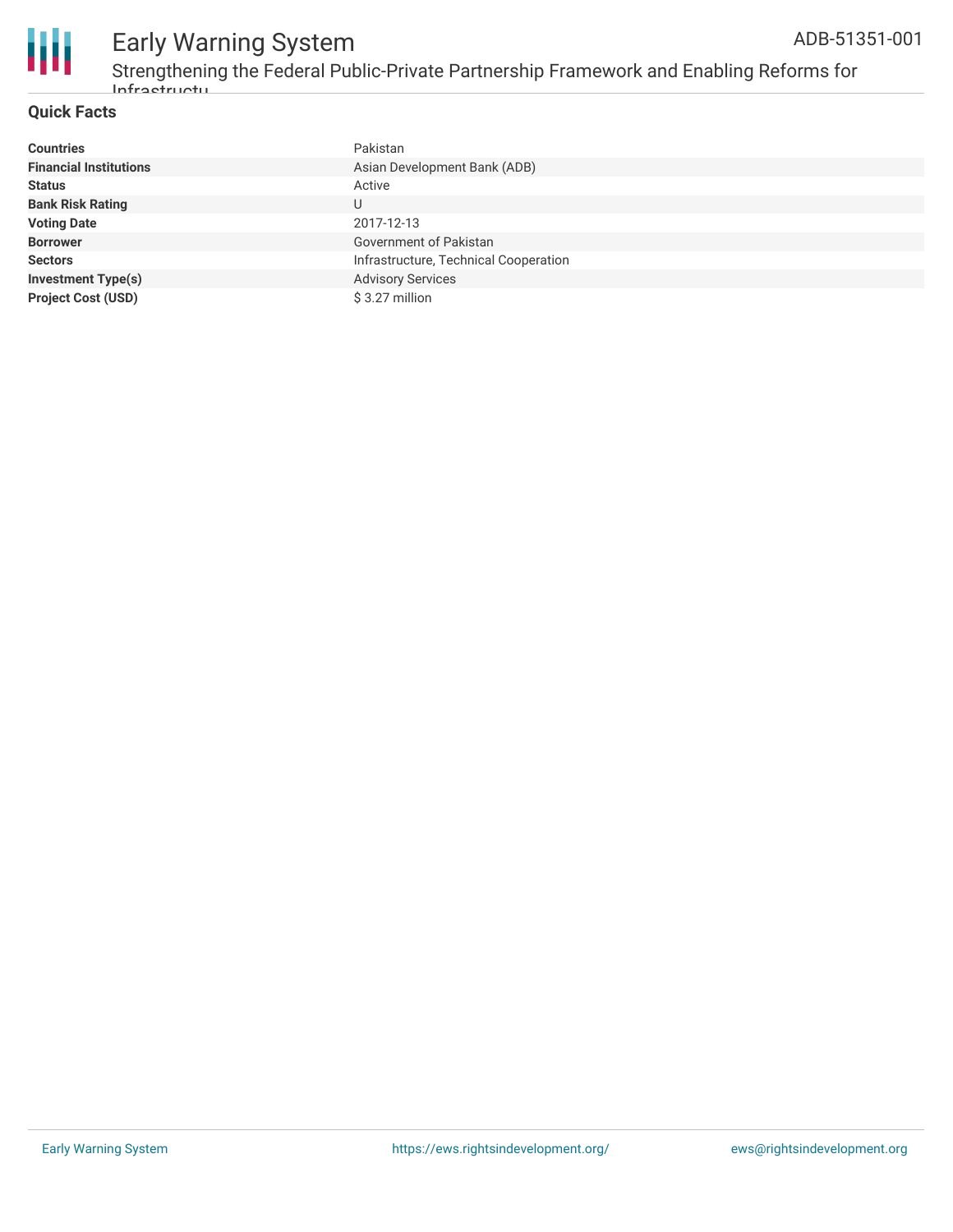

#### **Project Description**

The proposed technical assistance (TA) will support the enabling environment for infrastructure financing in Pakistan through capacity development, and research and policy advice for supporting the legal and institutional framework of infrastructure financing, public private partnerships (PPPs), and public debt management. The proposed TA will also fund the preparation of a target infrastructure project to be delivered as a PPP project.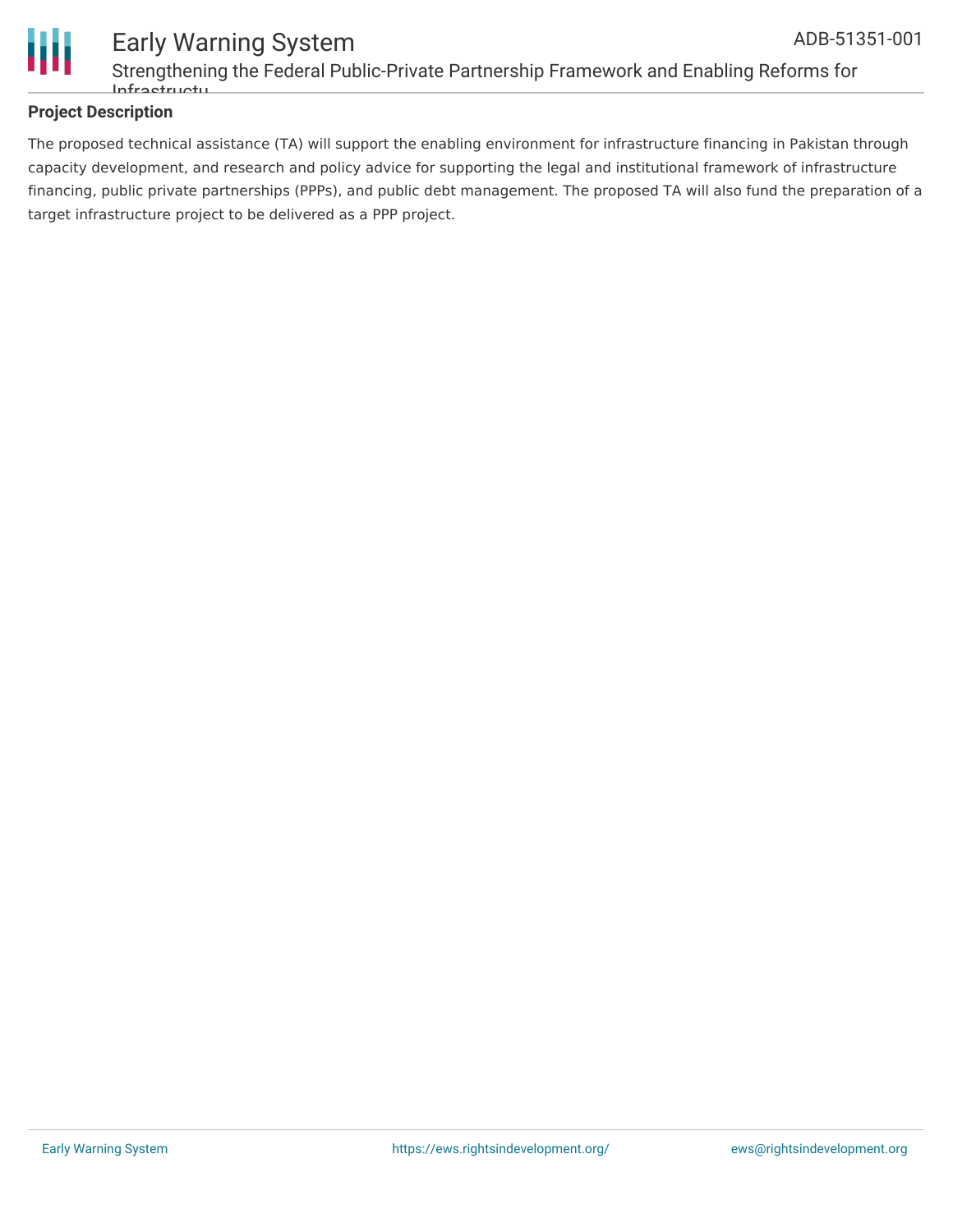

## Early Warning System

Strengthening the Federal Public-Private Partnership Framework and Enabling Reforms for Infrastructu

#### **Investment Description**

Asian Development Bank (ADB)

Co-financing:

Government of the United Kingdom US\$ 3.27 million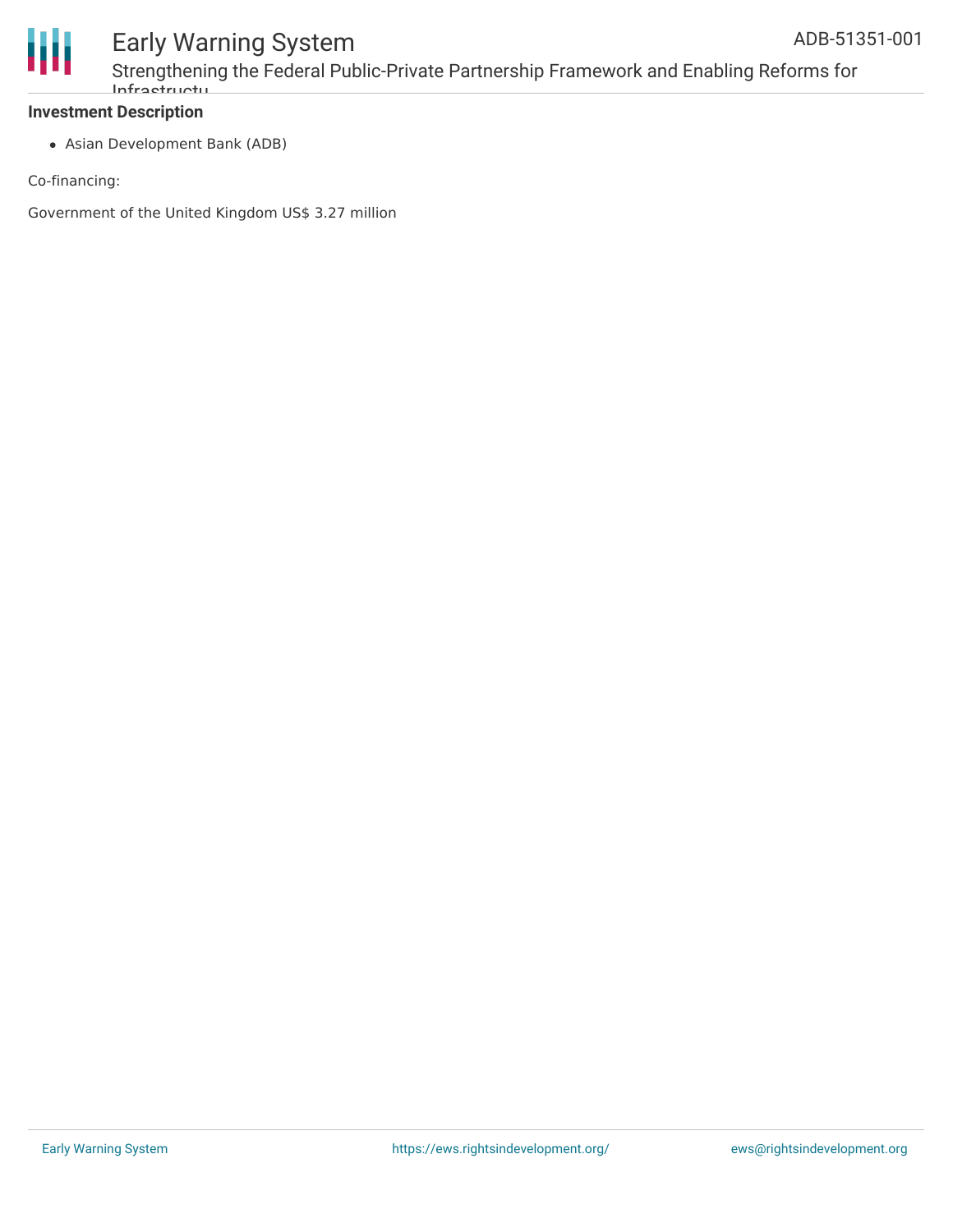

#### **Contact Information**

#### **ACCOUNTABILITY MECHANISM OF ADB**

The Accountability Mechanism is an independent complaint mechanism and fact-finding body for people who believe they are likely to be, or have been, adversely affected by an Asian Development Bank-financed project. If you submit a complaint to the Accountability Mechanism, they may investigate to assess whether the Asian Development Bank is following its own policies and procedures for preventing harm to people or the environment. You can learn more about the Accountability Mechanism and how to file a complaint at: http://www.adb.org/site/accountability-mechanism/main